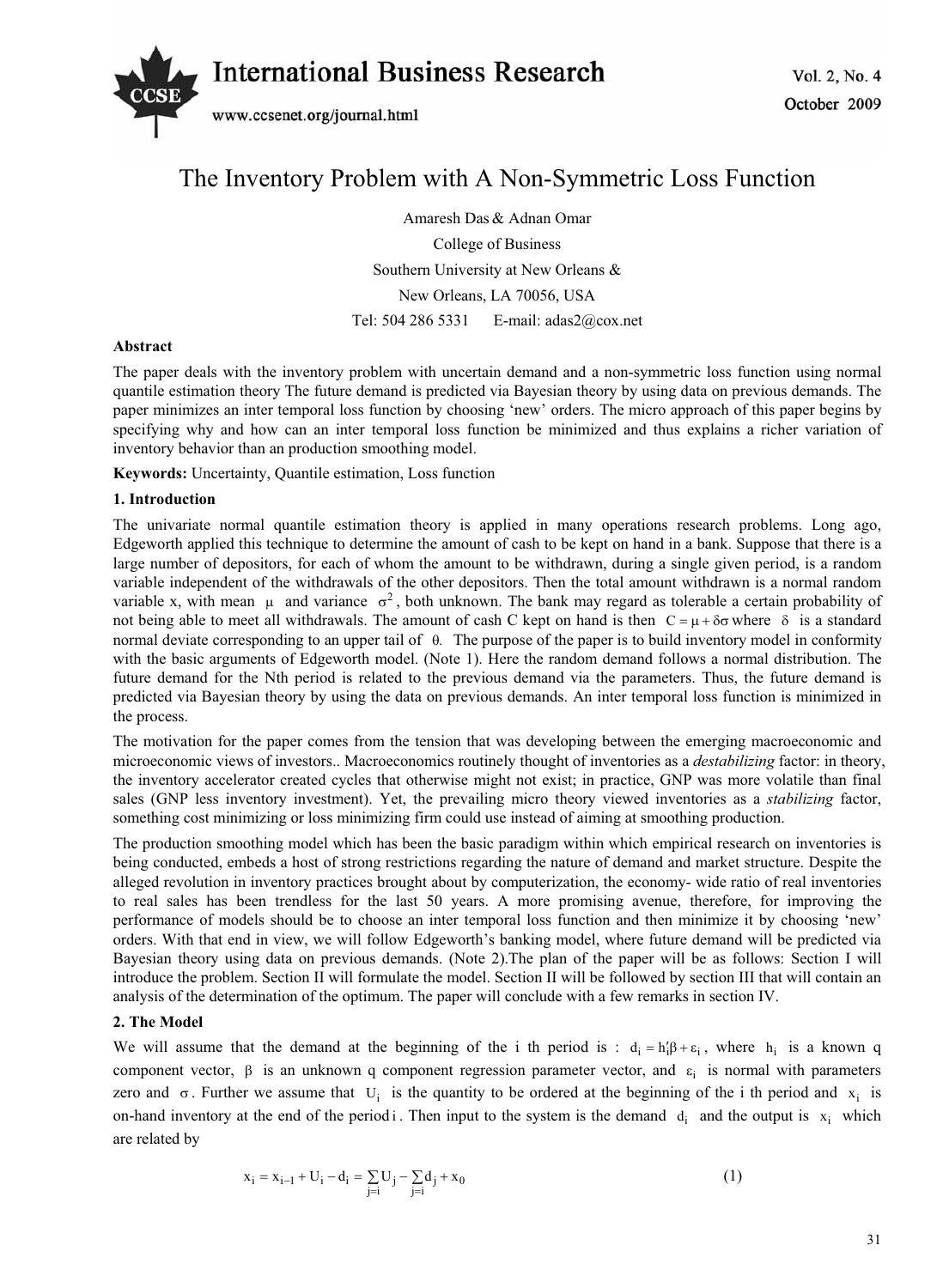where  $x_0$  is a given constant and denoted the stock at the beginning of the first period. The random variables  $x_i$  and  $U_i$  have certain normal distribution. The regression parameter vector  $\beta$  is assumed to have a certain prior normal distributions, assuming whether  $\sigma$  is known or unknown.

Let  $C_1$  be the inventory carrying cost per item per period and  $C_2$  be the storage cost per unit per period. Then the specific cost  $W_i$  for the ith period is

$$
W_i = C_1 x_i, \t x_i \geq 0, \t W_i = -C_2 x_i, \t x_i < 0 \t (2)
$$

Now we define the quantities

$$
R_i = E[W_i \mid x_{i-1}, \overline{U}_{i-1}, \overline{d}_{i-1}]
$$
\n(3)

where

$$
\overline{x}_{i-1} = (x_0, x_1 \dots \dots \dots x_{i-1}), \quad \overline{U}_{i-1} = (U_1 \dots \dots \dots U_{i-1}), \quad \overline{d}_{i-1} = (d_1 \dots \dots \dots d_{i-1}), \text{ and}
$$
\n
$$
M_i = E(R_i) = \int R_i g(\overline{x}_{i-1}, \overline{d}_{i-1}, \overline{U}_{i-1}) d\overline{x}_{i-1} d\overline{U}_{i-1}
$$
\n(4)

#### *2.1 Solution*

How to derive the optimum , a question that is ultimately related to minimizing the inter temporal loss function we want to obtain? Now the optimum  $U_i$  will be determined by minimizing the controller

$$
M_i+\sum_{j=i+1}^N\hspace{-0.5em}M_i
$$

where N is the last period.

We will proceed to show that optimum  $U_N$  will be determined by minimizing the expected value W<sub>N</sub> by using the posterior density of  $W_N$ . After determining the optimum  $U_N$ , we use this optimum value to find optimum  $U_{N-1}$  and so on.

We proceed to show a la Gleser and Olkin (1970) that optimum  $U_N$  will be determined by minimizing the expected values  $W_N$  by using the posterior density of  $W_N$ . After determining optimum  $U_N$  we use this optimum value to find optimum  $U_{N-1}$  and so on.

Optimum  $U_N$  will be obtained by minimizing  $M_N$ , where

$$
M_N = \left\langle E\left(W_i \middle| \overline{\ddot{x}}_{N-1}, \overline{\ddot{U}}_{N-1}, \overline{\ddot{d}}_{N-1}\right) \right\rangle
$$

+ 
$$
\int W_N g\langle x_N | \overline{\ddot{x}}_{N-1}, \overline{\ddot{U}}_{N-1}, \overline{\ddot{d}}_{N-1} \rangle g(\overline{\ddot{x}}_{N-1}, \overline{\ddot{U}}_{N-1}, \overline{\ddot{d}}_{N-1})
$$
  
\n $X dx_N d\ddot{x}_{N-1} d\ddot{U}_{N-1} d\ddot{d}_{N-1}$  (5)

To simplify the analysis, we assume that  $x_N$  depends only on  $x_{N-1}$  and  $U_N$  and not on the past values of  $\overline{\ddot{x}}_{N-1}$ ,  $\ddot{U}_{N-1}$ . Thus, we may write

$$
g\langle \overrightarrow{\mathbf{x}}_{N} | \overrightarrow{\mathbf{x}}_{N-1}, \overrightarrow{\mathbf{U}}_{N-1}, \overrightarrow{\mathbf{d}}_{N-1} \rangle
$$
\n
$$
= \int \langle g(\mathbf{x}_{N} | \mathbf{x}_{N-1}, \overrightarrow{\mathbf{U}}_{N}, \overrightarrow{\mathbf{d}}_{N-1}) g \langle \mathbf{U}_{N} | \mathbf{x}_{N-1}, \overrightarrow{\mathbf{U}}_{N-1}, \overrightarrow{\mathbf{d}}_{N-1} \rangle d\mathbf{U}_{N}
$$
\n
$$
= \int g\langle \mathbf{x}_{N} | \mathbf{x}_{N-1}, \mathbf{U}_{N}, \overrightarrow{\mathbf{d}}_{N-1} \rangle g \langle \mathbf{U}_{N} | \mathbf{x}_{N-1}, \overrightarrow{\mathbf{U}}_{N-1}, \overrightarrow{\mathbf{d}}_{N-1} \rangle d\mathbf{U}_{N}
$$
\n
$$
= \int g\langle \mathbf{x}_{N} | \mathbf{x}_{N-1}, \mathbf{U}_{N}, \beta \rangle g \langle \beta | \overrightarrow{\mathbf{d}}_{N-1} \rangle g \langle \mathbf{U}_{N} | \overrightarrow{\mathbf{x}}_{N-1}, \overrightarrow{\mathbf{U}}_{N-1}, \overrightarrow{\mathbf{d}}_{N-1} \rangle d\mathbf{U}_{N} d\beta
$$
\nWhere  $g\langle \beta | \overrightarrow{\mathbf{d}}_{N-1} \rangle$  is posterior density of  $\beta$ . This, we have\n
$$
\mathbf{M}_{N} = \int \mathbf{W}_{N} g \langle \mathbf{x}_{N} | \mathbf{x}_{N-1}, \mathbf{U}_{N}, \beta \rangle g \langle \beta | \overrightarrow{\mathbf{d}}_{N-1} \rangle g \langle \mathbf{U}_{N} | \overrightarrow{\mathbf{x}}_{N-1}, \overrightarrow{\mathbf{U}}_{n-1}, \overrightarrow{\mathbf{d}}_{N-1} \rangle
$$
\n
$$
X g(\overrightarrow{\mathbf{x}}_{N-1}, \overrightarrow{\mathbf{U}}_{N-1}, \overrightarrow{\mathbf{d}}_{N-1}) d\mathbf{U}_{N} d\beta d\overrightarrow{\mathbf{x}}_{N-1} d\overrightarrow{\mathbf{U}}_{N-1} d\overrightarrow{\mathbf{d}}_{N-1} d\mathbf{x}_{N}
$$
\n(7)

However, we must have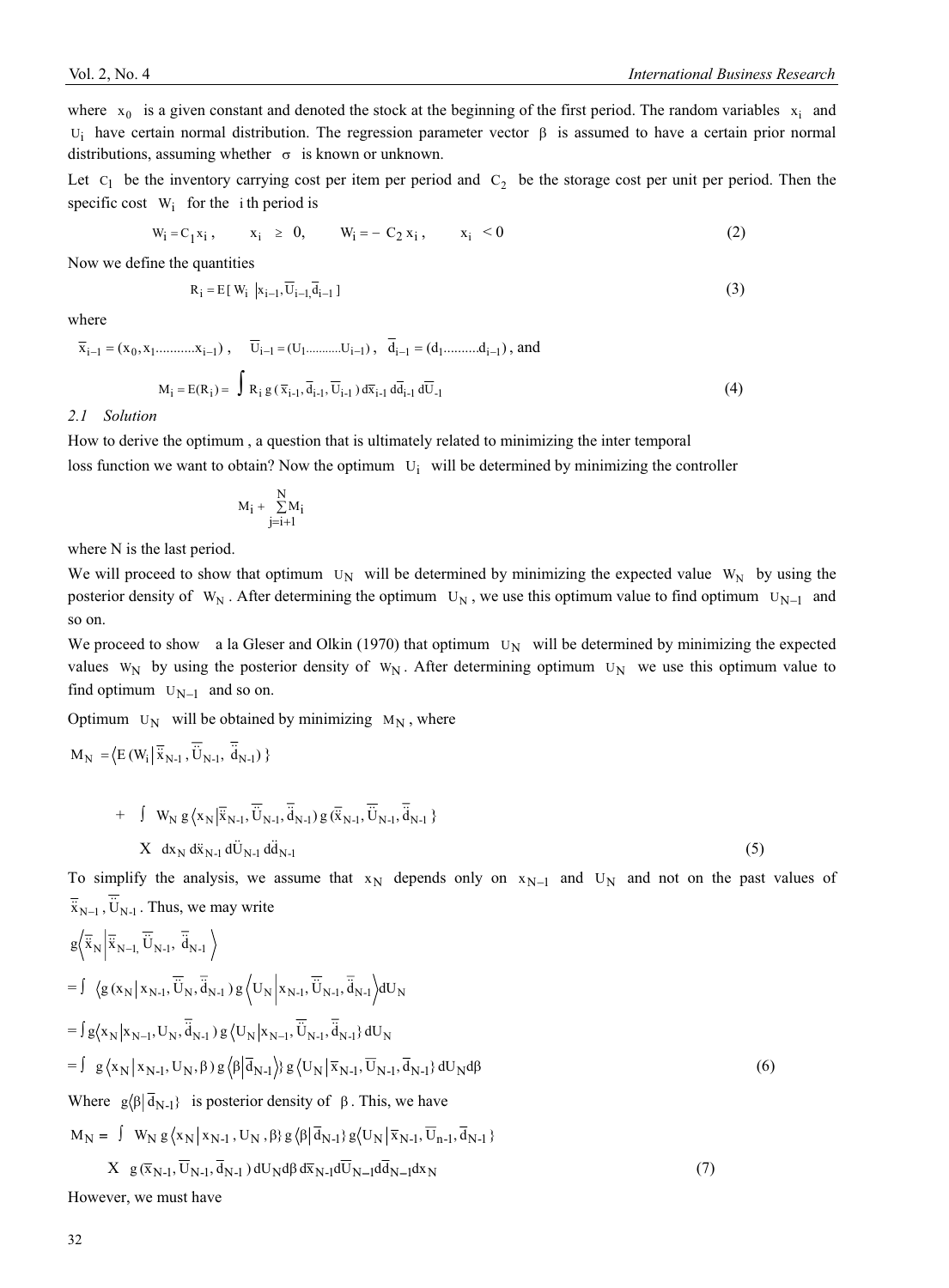$$
M_N = \int R_N g(\overline{x}_{N-1}, \overline{U}_{N-1}, \overline{d}_{N-1}) d\overline{x}_{N-1} d\overline{U}_{N-1} d\overline{d}_{N-1}
$$
  
\nIt follows from (7) and (8) that  
\n
$$
R_N = \int W_N g\langle x_N | x_{N-1}, U_N, \beta \rangle g\langle \beta | \overline{d}_{N-1} \rangle g\langle U_N | \overline{x}_{N-1}, \overline{U}_{N-1}, \overline{d}_{N-1} \rangle
$$
  
\n
$$
X dU_N d\beta dx_N
$$
\n(9)

Obviously  $M_N$  is a minimum when  $R_N$  is a minimum. Now let  $\overline{d}_{N-1} = H\beta + \varepsilon$  where  $\varepsilon$  is normal with mean vector zero and covariance matrix  $\sigma^2 I$ , and let  $\beta$  be normal with mean vector  $\beta_0$  and covariance matrix  $\sigma_0^2 I$ . Then,

$$
g\langle\beta|\overline{d}_{N-1}\rangle = k \exp\left\{-\frac{1}{2}(\beta - \beta_1)'\sum(\beta - \beta_1)\right\} \tag{10}
$$

Where

$$
\beta_1 = \sum^{-1} \left( \frac{H' \overline{d}_{N-1}}{\sigma^2} + \frac{\beta_0}{\sigma_0^2} \right) \tag{11}
$$

Where  $\sigma^2$  and  $\sigma_0^2$  are known. Again, by noting that

$$
x_N = x_{N-1} + U_N - d_N = x_{N-1} + U_N - h_N' \beta - \varepsilon_N
$$
\n(12)

We find that

$$
g\left\{\left\langle x|x_{N-1}\right\rangle, U_N, \beta\right\} = k \exp\left\{\frac{1}{2\sigma^2} \left(x_{N-1} + U_N - h'_N \beta - x_N\right)^2\right\} \tag{13}
$$

Now we define the quantities

$$
T = x_{N-1} + U_N - h'_N \beta_1 \quad A = (h'_N \Sigma^{-1} h_N + \sigma^2)^{-1}
$$
\n(14)

Using (9), (10), and (13). find that

$$
R_{N} = k \int_{0}^{\infty} C_{1} x_{N} \exp \{-\frac{1}{2} (x_{N} - T)^{2} A \} dx_{N} - k \int_{0}^{\infty} C_{2} x_{N} \exp \{-\frac{1}{2} (x_{N} - T)^{2} A \} dx_{N}
$$
  
=  $(C_{1} + C_{2}) f (T \sqrt{A}) + (C_{1} + C_{2}) T F (T \sqrt{A}) - C_{2} T$  (15)

Where F and f are the distribution and density functions at the standard normal variate. Minimizing  $R_N$  with respect

to  $U_N$  yields the optimum  $U_N^*$  as

$$
U_N^* = Z_p A^{1/2} - x_{N-I} + h'_N \beta_1
$$

Where  $Z_p$ , p - C<sub>2</sub>/(C<sub>1</sub>+C<sub>2</sub>) is the p-th quantile of the standard normal density. Note that (15) relates future  $x_N$  with respect to T via the parameters.

To find  $U_{N-I}^*$ , we minimize  $M_{N-I}$  +  $M_N^*$  with respect to  $U_{N-I}$  where  $M_N^*$  is the value of  $M_N$  obtained by substituting  $U_N^*$  for  $U_N$ . Now  $M_N^*$  does not contain  $x_{N-1}$  and  $U_{N-1}$  so that minimum of  $M_{N-1} + M_N^*$  is obtained by minimizing  $M_{N-I}$  with respect to  $U_{N-I}$ . This applies to any intermediate stage and we get a regular strategy for finding the optimum controller (Note 3, Note 4). This analysis for the normal error structure model is given by Sarker (1975).

## **3. Conclusion**

We connected a single future variable or observation to the past data. This is just a Bayesian theory and we have obtained this Bayesian statistical inventory model over N discrete periods of equal length within the framework of normal distribution theory. An expression for optimal order quantity at the beginning of the N-th period is obtained. And the expected value of a certain function of this predicted demand is minimized to obtain the required order quantity. However, we may also relate more than a single independent variable to past data and form a more general model and the methodology remains the same. The merit of our work is that during 2000s economists once again know something they had known in the 1950s: that inventory investment is of the first order importance in business cycles. But, they will be beginning to realize that the standard production smoothing model or the buffer stock model of inventories can be supplanted by a new micro approach.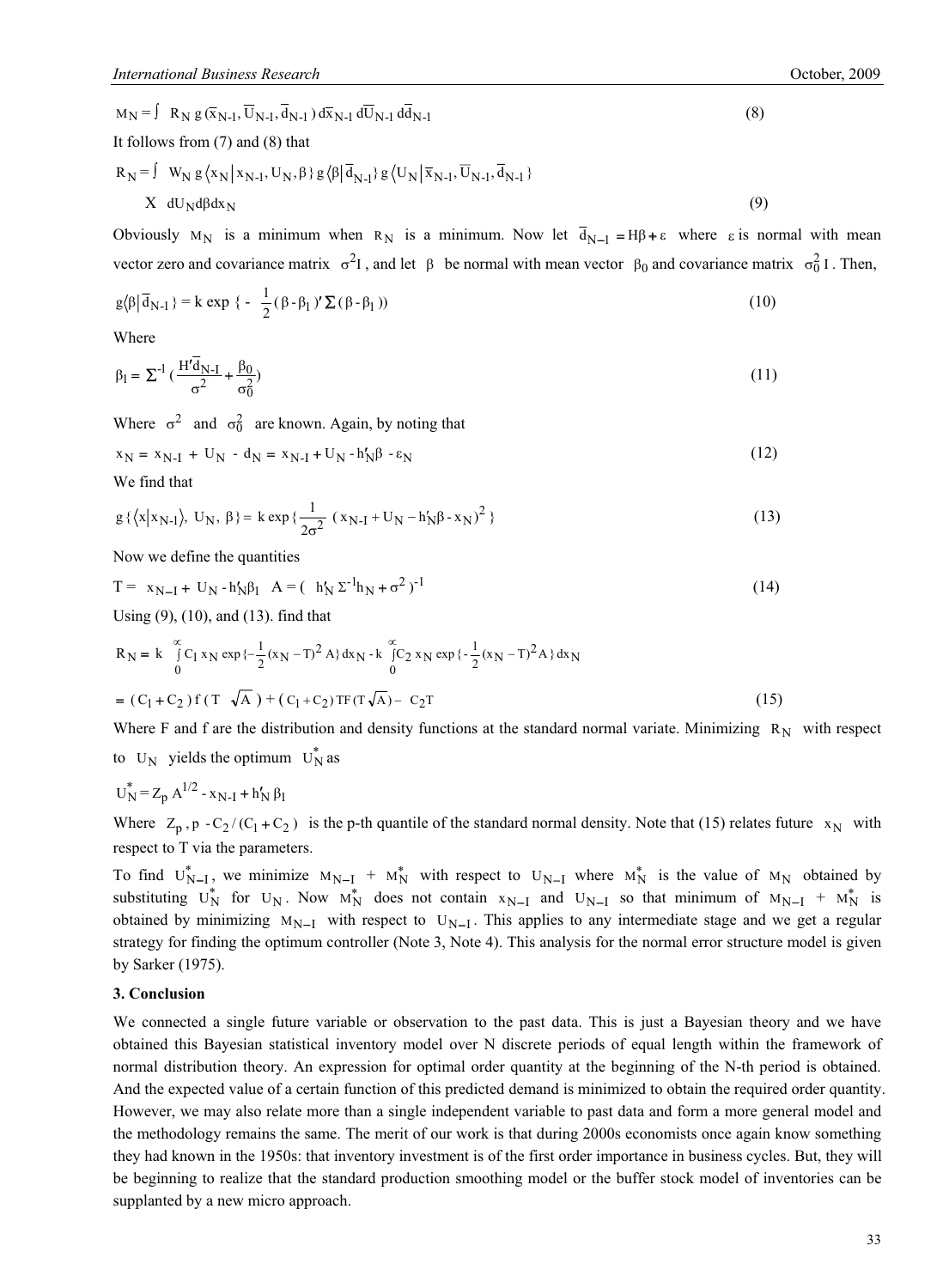# **References**

Blinder,Alan S. (1986) "Can the Production Smoothing Model of Inventories be saved?" *Quarterly Journal of Economics,* 101, 431-454

Bray, M. (1981) "Future Trading, rational expectations and the Efficient Market hypothesis," *Econometrica,* 49, 575-596

Eichenbaum, Martin. (1984). "Rational Expectations and the Smoothing Properties of Inventories of Finished Goods. *Journal of Monetary Economics*, 14, 71-76.

Gleaser, L. J., and Olkin, I. (1970). "Linear Models in Multivariate Analysis" in Essays in Probability in Statistics, John Wiley & Sons, Inc,

Grossman, S. J. and Stiglitz, J. S. (1976). "Information and Competitive Price System" *American Economic Review,66,* , 246-253.

Gutman, I. (1970). Statistical Tolerance regions, Charles Griffith Statistical Monograph, No 26, Charles Griffin, London

Jeffry. M. and Zeldas, S. P. (1987). "Seasonality, Cost Shocks and the Production Smoothing Model of Inventories" Unpublished Manuscript, Department of Economics, University of Pennsylvania.

Markland Johan. (2006). "Controlling Inventories in Divergent Supply Chains with Advance-Order Information", *Operations Research*, 54, September, 985-1010.

Narragon, E. A., Dessouky. N. I. and Devor. S. E. (1974). "A probabilistic Model for Analyzing Campus Parking Problem" *Operations Research*, 22, 1025-1039.

Sarker, B. (1975). "A Feedback Inventory Control Systems with Linear Cost" *Sankhya*, Series B, 37, 241- 247.

West. K. D. (1987). "The Sources of Fluctuations in aggregate GNP and Inventories", Unpublished Manuscript, Department of Economics, Princeton University.

Yongwon Sew, Sungwan Jung and Juho Hahm. (2002). "Optimal Research Decision Utilizing Centralized Stock Information in a Two-Echelon Distribution System", 271, Feb. 2002, 171- 193.

### **Notes**

Note 1. It is obvious that the problem of inference of normal quintiles of the type of are interesting problems in several situations. The inference problems of the normal quantiles theory associated with classical regression models have been tackled in the literature by various procedures: classical, Bayesian, structural, minimax, etc. For some of the readily available or easily derivable results, see, e.g., Guttman (1970). Narragon et al (1974) applied Edgeworth theory to a campus parking problem where different class of users exhibited varying demand practices.

Note 2.This model differs from the other uncertainty models in the sense that demand is the main source of uncertainty here unlike in the other works, for example, Grossman and Stiglitz (1976) and Bray (1981), where uncertainty is introduced in the form of random supply that prevents price from acting as a price statistic. The major thrust of this model is not to establish conditions under which prices reveal information which can be equivalent to perfect information but to improve the estimate of the parameters determining demand. See on related views

Blinder (1986), Eichenbaum (1984) West (1987), and Jeffry and Zeldes (1987). There are other types of inventory problems specifically related to inventory control where one makes a numerical study using advance order information in supply-chain inventory control, see, for example, see Marklund (2006) and Youngwon, Sungwon and Juho (2002)

Note 3. When  $\beta$  and  $\sigma$  are both unknown, we have

$$
R_N = k \int W_N g \langle \beta, \sigma | \overline{d}_{N-1} \rangle \exp\left(-\frac{1}{2\sigma^2} (x_{N-1} + U_N - h_N \beta - x_N) \right)^2 dx_N d\beta d\sigma \tag{17}
$$

we assume

$$
g g(\beta, \sigma | \overline{d}_{N-1}) = k \exp \left\{ -\frac{1}{2} (\beta - \beta) (H'H + I)^{-1} (\beta - \beta_1) / \sigma^2 \right\}
$$
 where (18)

$$
\beta_1 = (H'H + I)^{-1} (H' \overline{d}_{N-1} + \beta_0)
$$
\n(19)

On integrating (17) with respect to  $\beta$  first and then with respect to  $\sigma^{-2}$  we have

$$
R_N = k \int C_1 x_N [I + (x_N - T)^2 / \sigma]^{-(m+1)/2} dx_N
$$
  
- k  $\int C_2 x_N [I + (x_N - T)^2 / \sigma]^{-(m+1)/2} dx_N$  (20)